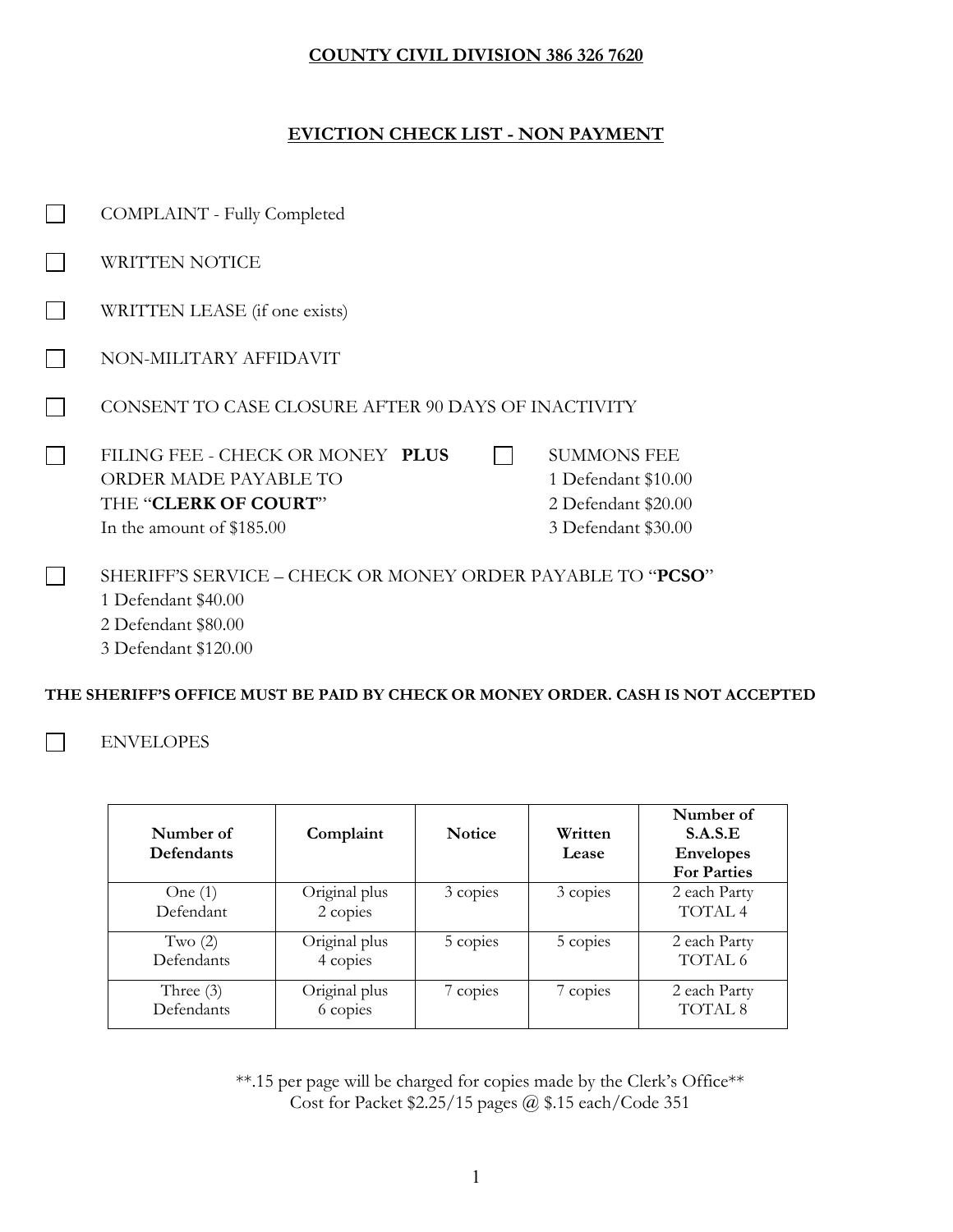

## **INSTRUCTIONS FOR THREE DAY NOTICE TO PAY RENT**

- 1. This is the proper notice for a tenant that has fallen behind in the payment of rent. It will give them three business days to give you payment in full.
- 2. When filling out a notice it must be filled out in full. You will need complete names of everyone you have an agreement with. Place these names on the top line.
- **3.** Fill out the total amount owed in rent only. **DO NOT INCLUDE ANYTHING ON THE NOTICE EXCEPT RENT THAT IS DUE. NO LATE FEES, DEPOSITS, ELECTRIC, ETC.**
- **4.** Fill in the date that the rent must be paid, do not count the day you are giving the notice. Count three business days: this is the date that is placed in this area. **MAKE SURE THAT YOU HAVE EXCLUDED WEEKENDS AND LEGAL HOLIDAYS.**
- 5. Put date of delivery, list the months for which rent is due, and write the amount that is due for each of those months.
- 6. Print the landlord and/or agent's name, the address where the rent should be paid (including the city, state and zip code) and a contact number.
- 7. Give this notice to the tenant or post on the residence.
- 8. THIS IS VERY IMPORTANT: You must keep an exact copy of what you have given to the tenant. If you have to file an eviction you will need this to be part of your case.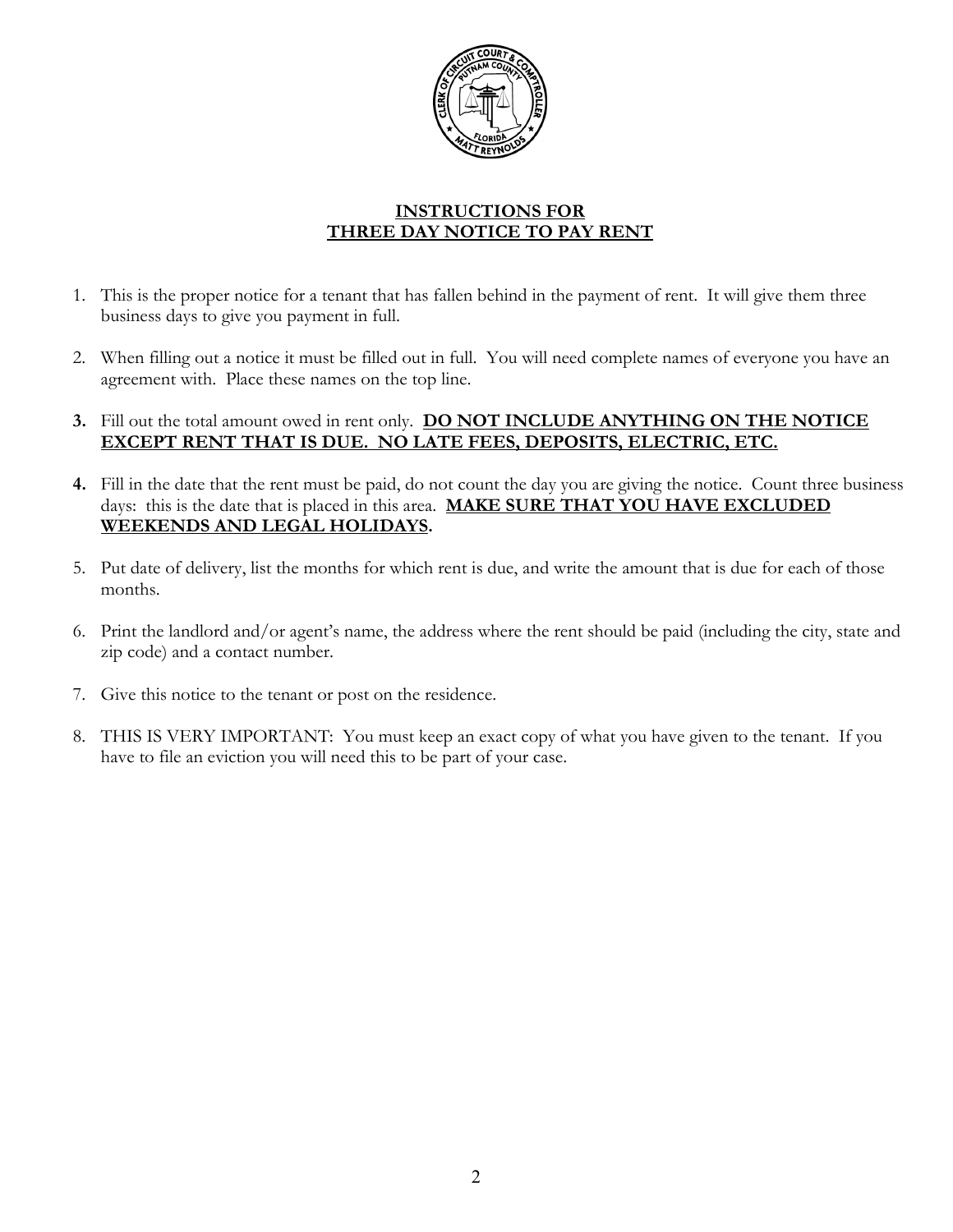# **THREE DAY NOTICE TO PAY RENT**

| TO:                                                                                                                                                                                                                                                                                                                                                                                                                                                                                    |                                                                 |  |  |
|----------------------------------------------------------------------------------------------------------------------------------------------------------------------------------------------------------------------------------------------------------------------------------------------------------------------------------------------------------------------------------------------------------------------------------------------------------------------------------------|-----------------------------------------------------------------|--|--|
| You are hereby notified that you are indebted to me in the sum of \$___________dollars for rent and use of the                                                                                                                                                                                                                                                                                                                                                                         |                                                                 |  |  |
| premises located at<br>A complete address must be provided (St. Dr. Ave.) lot #, city, state, and zip code<br>Putnam County, Florida, now occupied by you, and that I demand payment of the rent or possession of the premises<br>within 3 days (excluding Saturdays, Sunday, and legal holidays) from the date of delivery of this notice, to wit: on or<br>before the $\_\_\_\$ day of $\_\_\_\_\_\_\_$ 20 $\_\_\_\$ .                                                               |                                                                 |  |  |
| Date of Delivery                                                                                                                                                                                                                                                                                                                                                                                                                                                                       | Landlord/Agent                                                  |  |  |
| List Each Month Rent Due:                                                                                                                                                                                                                                                                                                                                                                                                                                                              | <u> 1989 - Johann Stoff, Amerikaansk politiker (</u><br>Address |  |  |
| the control of the control of the control of the control of the control of the control of                                                                                                                                                                                                                                                                                                                                                                                              | City, State, Zip                                                |  |  |
| <u> 1989 - Johann John Stoff, deutscher Stoffen und der Stoffen und der Stoffen und der Stoffen und der Stoffen un</u>                                                                                                                                                                                                                                                                                                                                                                 | Phone Number                                                    |  |  |
| THREE DAY NOTICE TO PAY RENT                                                                                                                                                                                                                                                                                                                                                                                                                                                           |                                                                 |  |  |
| $\begin{tabular}{c} TO: \begin{tabular}{@{}c@{}} \hline \multicolumn{3}{c}{} & \multicolumn{3}{c}{} \multicolumn{3}{c}{} \multicolumn{3}{c}{} \multicolumn{3}{c}{} \multicolumn{3}{c}{} \multicolumn{3}{c}{} \multicolumn{3}{c}{} \multicolumn{3}{c}{} \multicolumn{3}{c}{} \multicolumn{3}{c}{} \multicolumn{3}{c}{} \multicolumn{3}{c}{} \multicolumn{3}{c}{} \multicolumn{3}{c}{} \multicolumn{3}{c}{} \multicolumn{3}{c}{} \multicolumn{3}{c}{} \multicolumn{3}{c}{} \multicolumn$ |                                                                 |  |  |
| You are hereby notified that you are indebted to me in the sum of \$___________dollars for rent and use of the<br>A complete address must be provided (St. Dr. Ave.) lot #, city, state, and zip code<br>Putnam County, Florida, now occupied by you, and that I demand payment of the rent or possession of the premises                                                                                                                                                              |                                                                 |  |  |
| within 3 days (excluding Saturdays, Sunday, and Legal holidays) from the date of delivery of this notice, to wit: on or<br>before the $\_\_\_\_$ day of $\_\_\_\_\_\_$ 20 $\_\_\_\_\$ .                                                                                                                                                                                                                                                                                                |                                                                 |  |  |
| Date of Delivery                                                                                                                                                                                                                                                                                                                                                                                                                                                                       | Landlord/Agent                                                  |  |  |

List Each Month Rent Due: Address

\_\_\_\_\_\_\_\_\_\_\_\_\_\_\_\_\_\_\_\_\_\_\_\_\_\_\_ \_\_\_\_\_\_\_\_\_\_\_\_\_\_\_\_\_\_\_\_\_\_\_\_\_\_\_\_\_\_\_\_\_\_\_\_

**Example 2** City, State, Zip

Phone Number

 $\overline{\phantom{a}}$  , and the contract of the contract of the contract of the contract of the contract of the contract of the contract of the contract of the contract of the contract of the contract of the contract of the contrac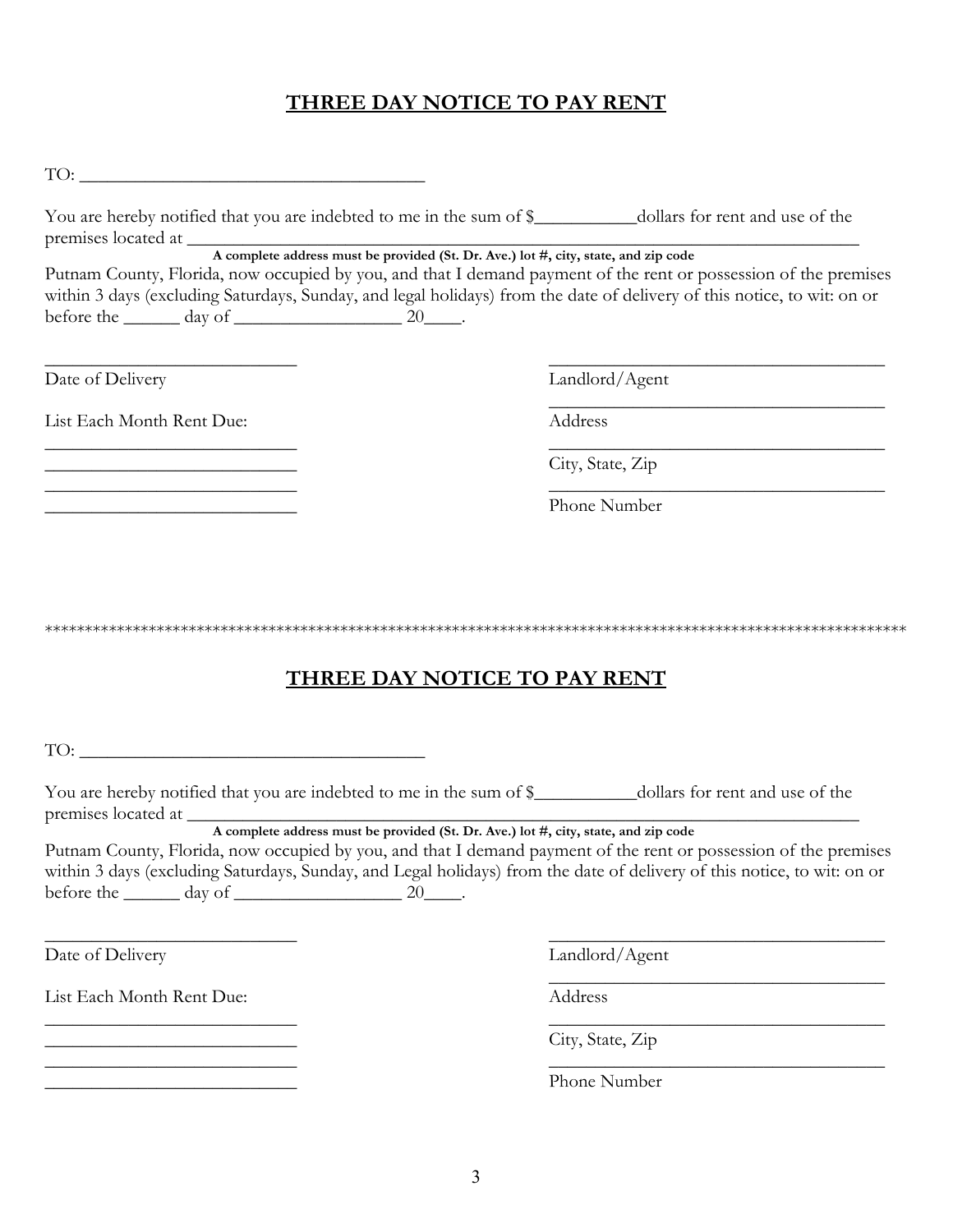

## **EVICTION INSTRUCTIONS** (Residential Use Only)

Please note: Property Owners may authorize a Property Manager or another person to act as their agent. If you are a corporation, LLC or LLP please refer to the Florida Statutes as to who can appear. This authorization will allow the agent to complete documents necessary to evict a tenant for **NON-PAYMENT OF RENT ONLY**, this includes the three (3) day notice and the complaint form. **If a hearing is scheduled, it is required that the owner or owner's attorney appear for the hearing.**

- 1. Complete Landlord(s) and Tenant(s) Name. **(Fill in all blank spaces)**
- 2. If you are also suing for back rent, the dollar amount of the back rent due may not include late fees, utilities, etc. **You are only allowed the actual amount of back rent that is due**.
- 3. Indicate the complete physical location of the property from which the tenant(s) is/are to be evicted. **(Include: lot numbers, unit numbers, city, state and zip)**
- 4. The Landlord/Agent(s) may not accept any money after the Eviction has been filed. If the defendant comes to you with money, instruct them to deposit the money with the court. Let them know there is a clerk fee that is attached, which is 3% of the first \$500.00, then 1.5% thereafter.
- 5. The filing fee for removal of tenant(s) is \$185.00. There is also an additional \$10.00 issue fee for each summons that needs to be issued (one summons per defendant). The eviction must be accompanied by:
	- a. The three (3) day notice and a copy of any written rental agreement, if any.
	- b. The original set of documents for the court file and two (2) copies of all documents filed for each defendant you are evicting. (Do not include children).
- 6. We will need two (2) self-addressed, stamped envelopes for the landlord and each tenant.
- 7. Sheriff's fee for service of the eviction summons is \$40.00 per defendant.
- 8. Notify the County Civil Division if the tenant(s) vacate the premises after the service of the eviction summons by the Sheriff's Office.

**NOTE: The Clerk's Office cannot give legal advice to you or interpret the law for you. Information regarding evictions may be obtained from the Florida Statutes Chapter 83. You can link to this and other information by visiting our website at clerk.putnam-fl.com and looking at County Civil Department.**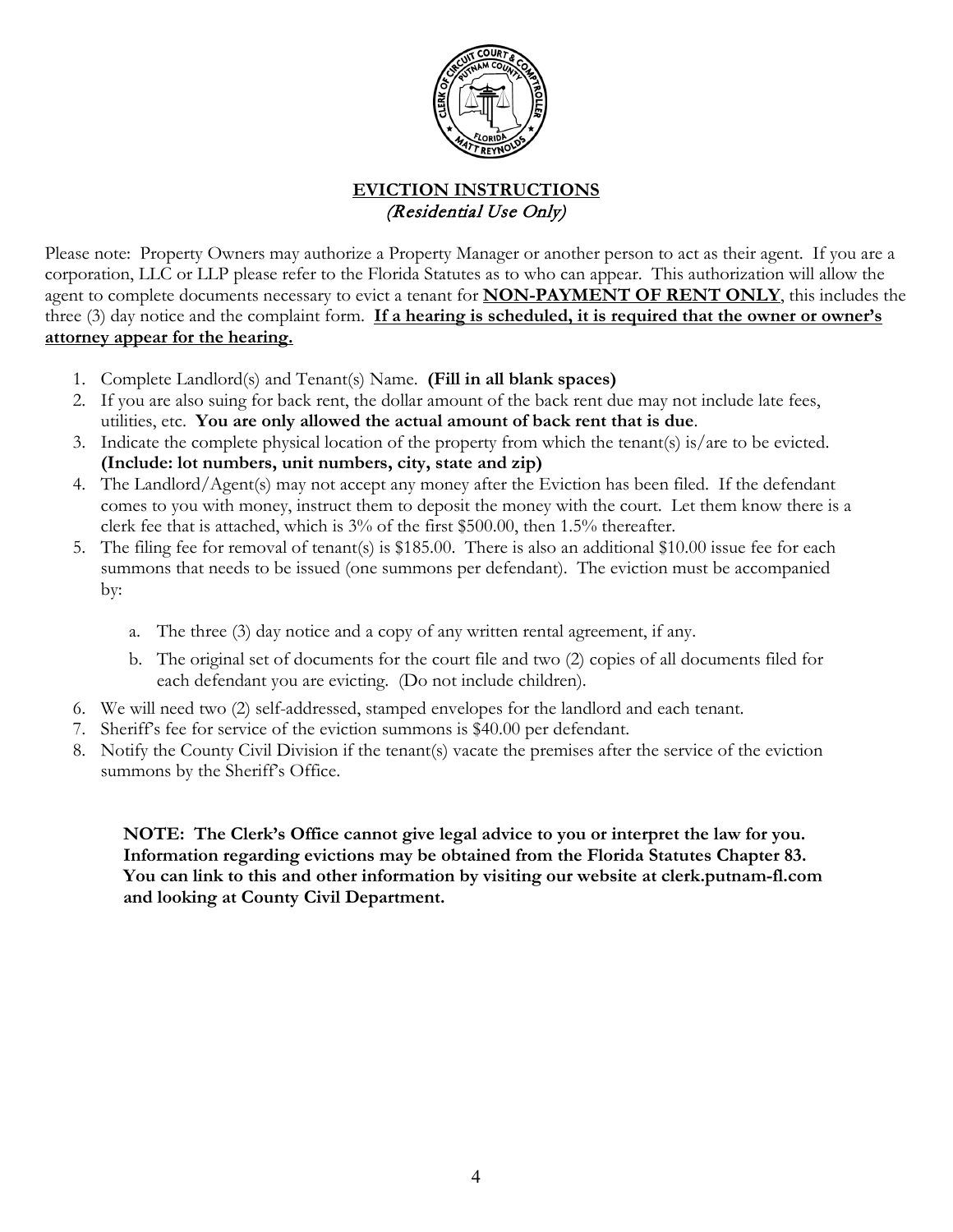#### **IN COUNTY COURT, SEVENTH JUDICIAL CIRCUIT, IN AND FOR PUTNAM COUNTY, FLORIDA**

 $\_$ \_\_\_\_\_\_\_\_\_\_\_\_\_\_\_\_\_\_\_\_\_\_\_\_\_\_\_\_\_\_\_\_\_\_\_\_\_

\_\_\_\_\_\_\_\_\_\_\_\_\_\_\_\_\_\_\_\_\_\_\_\_\_\_\_\_\_\_\_\_\_\_\_\_\_  $\_$ 

vs.

Plaintiff, Case NO:

Defendant,

#### **COMPLAINT TO EVICT TENANT NON PAYMENT OF RENT**

1. This is an action to evict a tenant from real property located at

\_\_\_\_\_\_\_\_\_\_\_\_\_\_\_\_\_\_\_\_\_\_\_\_\_\_\_\_\_\_\_\_\_\_\_\_\_\_\_\_\_\_\_\_\_\_\_\_\_\_\_\_\_\_\_\_\_\_\_\_\_\_\_\_, in Putnam County, Florida.

**A complete address must be provided (St. Dr. Ave.) Lot #, city, state, and zip code**

 \_\_\_ (a) The Defendant owns and occupies a Mobile Home located on real property owned by the Plaintiff: (1) Plaintiff's property is a **mobile home park** with more than ten (10) spaces.  $\Box$ (2) Plaintiff's property is a **mobile home park** with less than ten (10) spaces.

 \_\_\_ (b) The Defendant occupies a mobile home owned by the Plaintiff and located on property owned by the Plaintiff.

\_\_\_ (c) The Defendant occupies an **apartment** or **residential home** owned by the Plaintiff.

\_\_\_ (d) The Defendant occupies **commercial property** owned by the Plaintiff.

- 2. The Plaintiff(s) are landlord(s) of, and the Defendant's as tenant(s) has/have possession of said property under a  $\Box$  oral  $\Box$  written agreement to pay rent in the amount of \$ $\Box$ , payable  $\Box$  weekly  $\Box$  monthly agreement (you must specify whether the rental agreement is oral or written and if written, a copy must be attached)
- 3. On \_\_\_\_\_\_\_\_\_\_\_\_\_\_\_\_\_, \_\_\_\_\_\_ rent in the amount of  $\frac{8}{2}$ \_\_\_\_\_\_\_\_\_was past due and owing was unpaid by the Defendant(s).
- 4. Plaintiff(s) served the Defendant(s) with a notice on the \_\_\_\_\_ day of \_\_\_\_\_\_\_\_\_\_\_\_, \_\_\_\_\_\_\_ to pay the rent or deliver possession to Plaintiff(s) but Defendant refuses to do either. A copy of said notice is attached hereto.

WHEREFORE, Plaintiff(s) demands Judgment for possession of the property and costs of the action.

Plaintiff (Owner) Signature

\_\_\_\_\_\_\_\_\_\_\_\_\_\_\_\_\_\_\_\_\_\_\_\_\_\_\_\_\_\_\_\_\_\_\_\_\_\_\_

\_\_\_\_\_\_\_\_\_\_\_\_\_\_\_\_\_\_\_\_\_\_\_\_\_\_\_\_\_\_\_\_\_\_\_\_\_\_\_

\*attach a copy of written instrument \_\_\_\_\_\_\_\_\_\_\_\_\_\_\_\_\_\_\_\_\_\_\_\_\_\_\_\_\_\_\_\_\_\_\_\_\_\_\_ \*attach a copy of written notice City/State/Zip

Street Address

\_\_\_\_\_\_\_\_\_\_\_\_\_\_\_\_\_\_\_\_\_\_\_\_\_\_\_\_\_\_\_\_\_\_\_\_\_\_\_\_

Phone Number **\_\_\_\_\_\_\_\_\_\_\_\_\_\_\_\_\_\_\_\_\_\_\_\_\_\_\_\_\_\_\_\_\_\_\_\_\_\_\_\_**

E-mail address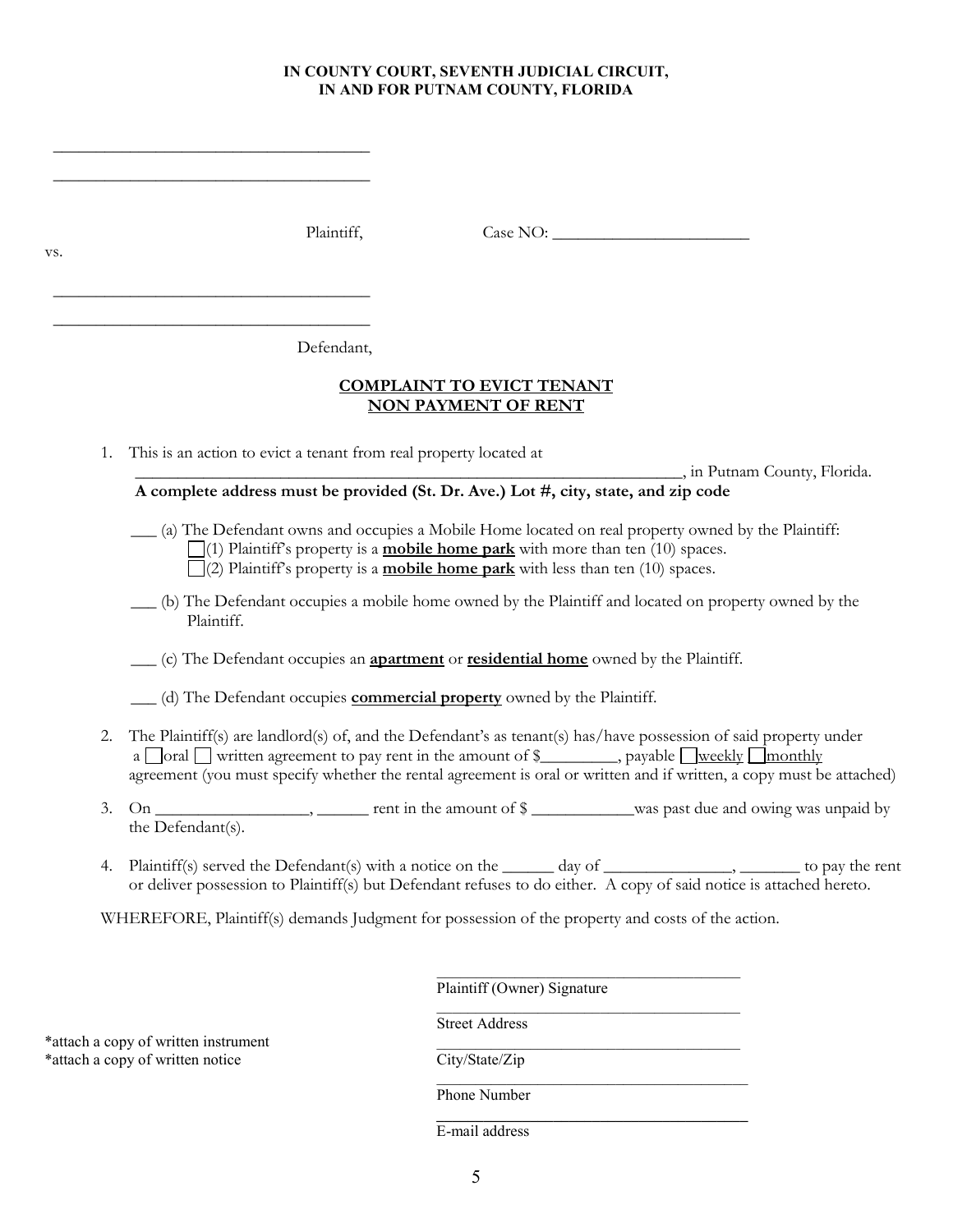

## **2 COUNT EVICTION INSTRUCTIONS** (Residential Use Only)

Please note: Property Owners may authorize a Property Manager or another person to act as their agent. If you are a corporation, LLC or LLP please refer to the Florida Statutes as to who can appear. This authorization will allow the agent to complete documents necessary to evict a tenant for **NON-PAYMENT OF RENT ONLY**, this includes the three (3) day notice and the complaint form. **If a hearing is scheduled, it is required that the owner or owner's attorney appear for the hearing.**

- 1. Complete Landlord(s) and Tenant(s) Name. **(Fill in all blank spaces)**
- 2. If you are also suing for back rent, the dollar amount of the back rent due may not include late fees, utilities, etc. **You are only allowed the actual amount of back rent that is due**. Since damages to the property can only be established after the tenant has been evicted, this amount can be marked as "To Be Determined" and added at a later date.
- 3. Indicate the complete physical location of the property from which the tenant(s) is/are to be evicted. **(Include: lot numbers, unit numbers, city, state and zip)**
- 4. The Landlord/Agent(s) may not accept any money after the Eviction has been filed. If the defendant comes to you with money, instruct them to deposit the money with the court. Let them know there is a clerk fee that is attached, which is 3% of the first \$500.00, then 1.5% thereafter.
- The filing fee for removal of tenant(s) is \$185.00. There is also an additional \$10.00 issue fee for each summons that needs to be issued (one summons per defendant). The eviction must be accompanied by:
	- a. The three (3) day notice and a copy of any written rental agreement, if any.
	- b. The original set of documents for the court file and two (2) copies of all documents filed for each defendant you are evicting. (Do not include children).
	- c. We will need 2 self-addressed, stamped envelopes for the landlord and each tenant.
- 6. The Sheriff's fee for service of the eviction summons is \$40.00 per defendant.
- 7. Notify the court if the tenant(s) vacate the premises after the service of the eviction summons by the Sheriff's Office.

**NOTE: The Clerk's Office cannot give legal advice to you or interpret the law for you. Information regarding evictions may be obtained from the Florida Statutes Chapter 83. You can link to this and other information by visiting our website at clerk.putnam-fl.com and looking at County Civil Department.**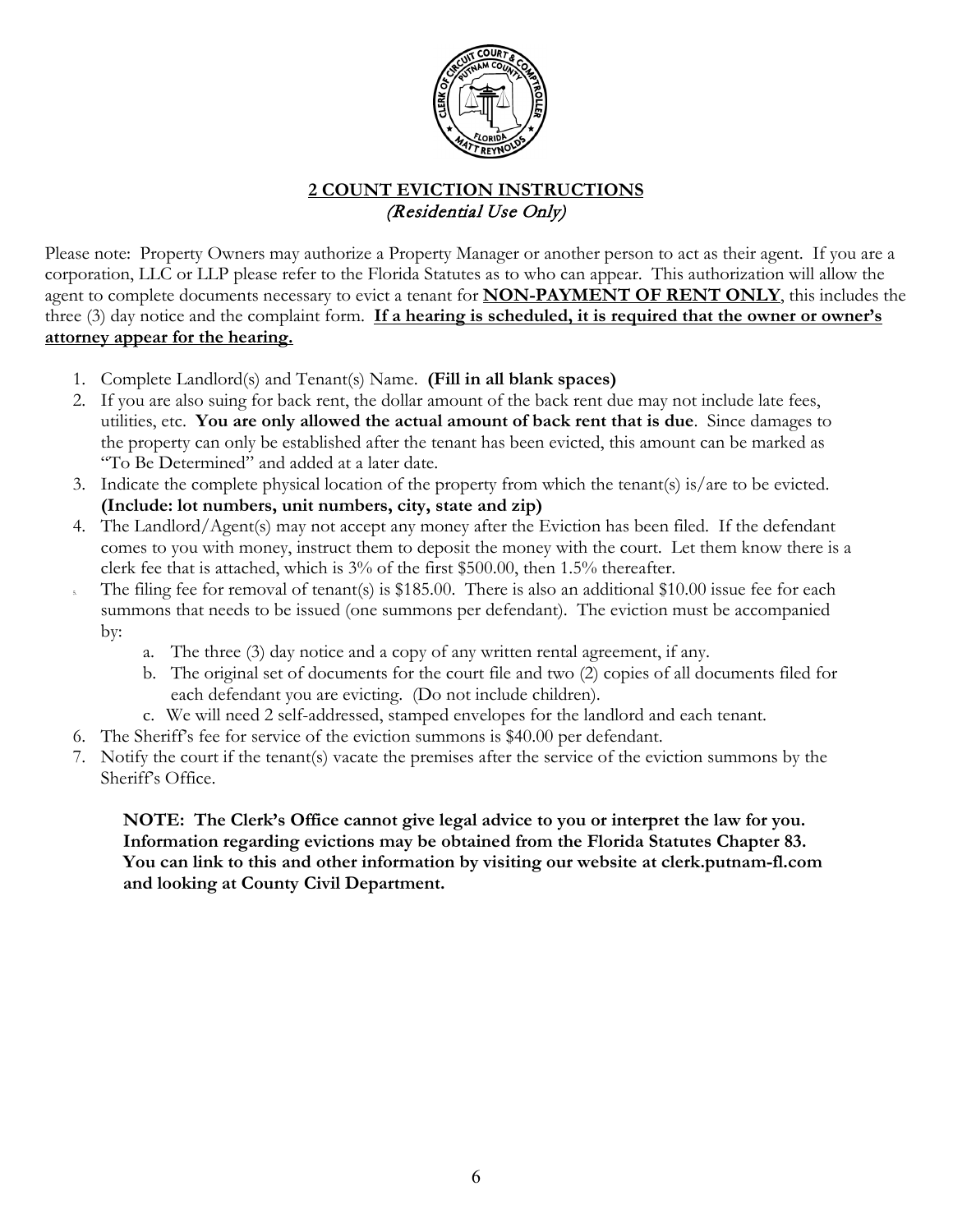#### **IN COUNTY COURT, SEVENTH JUDICIAL CIRCUIT, IN AND FOR PUTNAM COUNTY, FLORIDA**

CASE NO.

Plaintiff,

\_\_\_\_\_\_\_\_\_\_\_\_\_\_\_\_\_\_\_\_\_\_\_\_\_\_\_\_\_\_\_\_\_\_\_\_\_\_\_\_\_ Defendant,

\_\_\_\_\_\_\_\_\_\_\_\_\_\_\_\_\_\_\_\_\_\_\_\_\_\_\_\_\_\_\_\_\_\_\_\_\_\_\_\_\_ \_\_\_\_\_\_\_\_\_\_\_\_\_\_\_\_\_\_\_\_\_\_\_\_\_\_\_\_\_\_\_\_\_\_\_\_\_\_\_\_\_

\_\_\_\_\_\_\_\_\_\_\_\_\_\_\_\_\_\_\_\_\_\_\_\_\_\_\_\_\_\_\_\_\_\_\_\_\_\_\_\_\_

-vs-

#### **COMPLAINT TO EVICT TENANT NON PAYMENT OF RENT**

1. This is an action to evict a tenant from real property located at

\_\_\_\_\_\_\_\_\_\_\_\_\_\_\_\_\_\_\_\_\_\_\_\_\_\_\_\_\_\_\_\_\_\_\_\_\_\_\_\_\_\_\_\_\_\_\_\_\_\_\_\_\_\_\_\_\_\_\_\_\_\_\_\_, in Putnam County, Florida.

**A complete address must be provided (St. Dr. Ave.) Lot #, city, state, and zip code**

\_\_\_ (a) The Defendant owns and occupies a Mobile Home located on real property owned by the Plaintiff:

 (1) Plaintiff's property is a **mobile home park** with more than ten (10) spaces. (2) Plaintiff's property is a **mobile home park** with less than ten (10) spaces.

 \_\_\_ (b) The Defendant occupies a mobile home owned by the Plaintiff and located on property owned by the Plaintiff.

\_\_\_ (c) The Defendant occupies an **apartment** or **residential home** owned by the Plaintiff.

\_\_\_ (d) The Defendant occupies **commercial property** owned by the Plaintiff.

- 2. The Plaintiff(s) are landlord(s) of, and the Defendant's as tenant(s) has/have possession of said property under a  $\Box$ oral  $\Box$  written agreement to pay rent in the amount of \$ $\Box$ , payable  $\Box$  weekly  $\Box$  monthly agreement (you must specify whether the rental agreement is oral or written and if written, a copy must be attached)
- 3. On \_\_\_\_\_\_\_\_\_\_\_\_\_\_\_\_\_, \_\_\_\_\_\_\_ rent in the amount of  $\gamma$  \_\_\_\_\_\_\_\_\_\_was past due and owing was unpaid by the Defendant(s).
- 4. Plaintiff(s) served the Defendant(s) with a notice on the \_\_\_\_\_ day of \_\_\_\_\_\_\_\_\_\_\_\_, \_\_\_\_\_\_\_\_ to pay the rent or deliver possession to Plaintiff(s) but Defendant refuses to do either. A copy of said notice is attached hereto

#### **COUNT II – DAMAGES**

5. Plaintiff(s) reiterates and re-alleges Paragraphs 1, 2, and 3 of Count 1.

6. Defendant(s) owes the Plaintiff rent in the amount of \$\_\_\_\_\_\_\_\_\_\_\_\_\_\_\_.

WHEREFORE, Plaintiff(s) demands Judgment for possession of the property, and damages in the amount of \$\_\_\_\_\_\_\_\_\_\_\_\_\_\_\_\_\_\_\_\_\_\_\_\_\_\_\_\_\_\_\_\_\_\_\_\_\_\_, and costs of this action.

Plaintiff (Owner) Signature

\_\_\_\_\_\_\_\_\_\_\_\_\_\_\_\_\_\_\_\_\_\_\_\_\_\_\_\_\_\_\_\_\_\_\_\_\_\_\_

\_\_\_\_\_\_\_\_\_\_\_\_\_\_\_\_\_\_\_\_\_\_\_\_\_\_\_\_\_\_\_\_\_\_\_\_\_\_\_

**\_\_\_\_\_\_\_\_\_\_\_\_\_\_\_\_\_\_\_\_\_\_\_\_\_\_\_\_\_\_\_\_\_\_\_\_\_\_\_\_**

Street Address

\*attach a copy of written instrument \_\_\_\_\_\_\_\_\_\_\_\_\_\_\_\_\_\_\_\_\_\_\_\_\_\_\_\_\_\_\_\_\_\_\_\_\_\_\_ \*attach a copy of written notice City/State/Zip

\_\_\_\_\_\_\_\_\_\_\_\_\_\_\_\_\_\_\_\_\_\_\_\_\_\_\_\_\_\_\_\_\_\_\_\_\_\_\_\_ Phone Number

E-mail address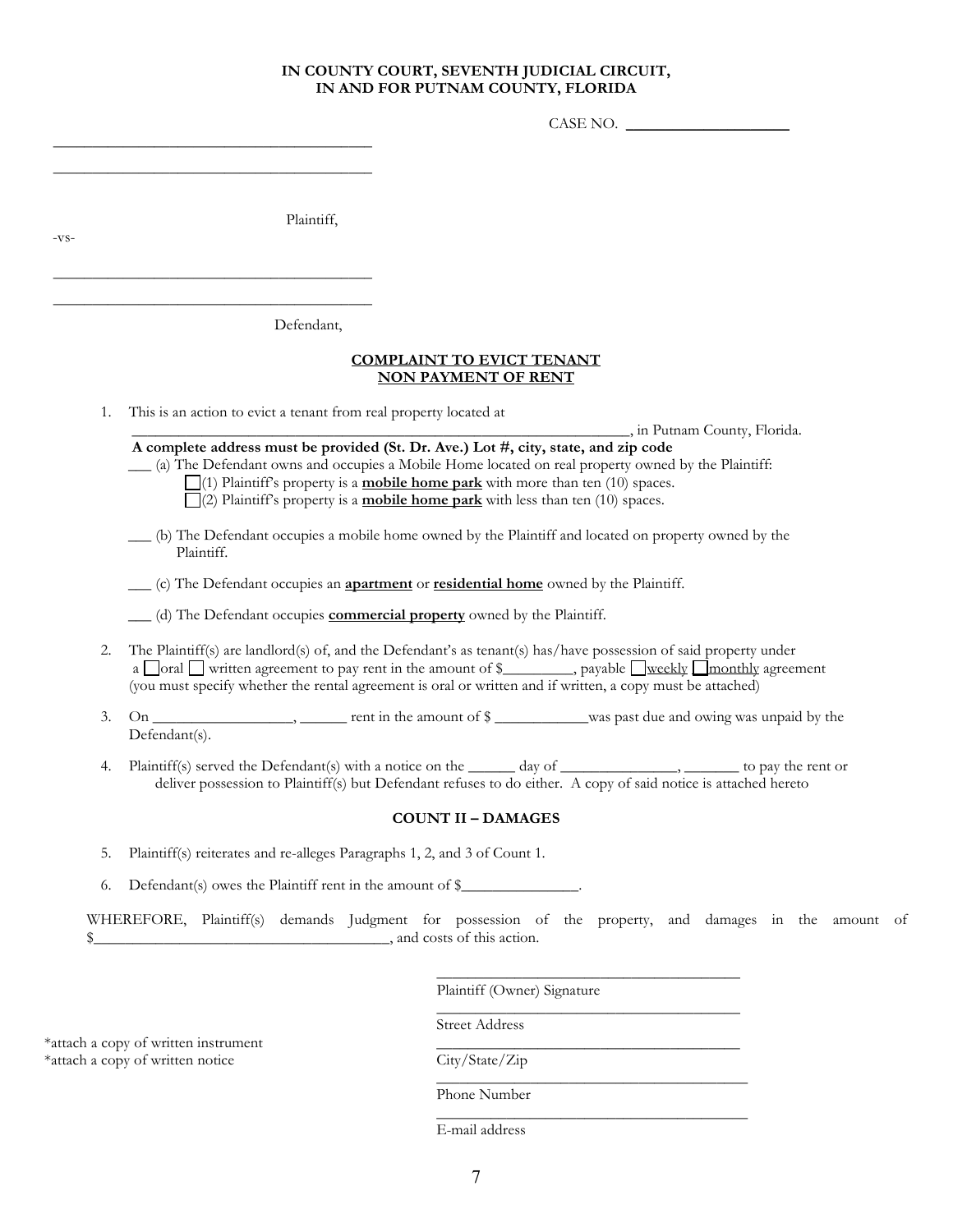## **NON MILITARY AFFIDAVIT**

When should this form be used?

(SCRA) Service Members Civil Relief Act

This form should be used if you **KNOW OR DO NOT KNOW** whether the other party in your case is on Active duty in a branch of the military service of the United States. "Active duty" includes reserve personnel of the Army, Navy Air Force, Marine Corps, and Coast Guard, and members of the Florida National Guard who have been called to active duty for more than thirty (30) days. Even if you believe that the other party **never** or **would never** join the military, you must show that court proof that he or she is not a member of the military. Therefore, you may need to use this form to provide the court with such proof.

This website will provide you with the current active military status of an individual enlisted In the Army, Navy, Air Force, and Marines. **http://www.dmdc.osd**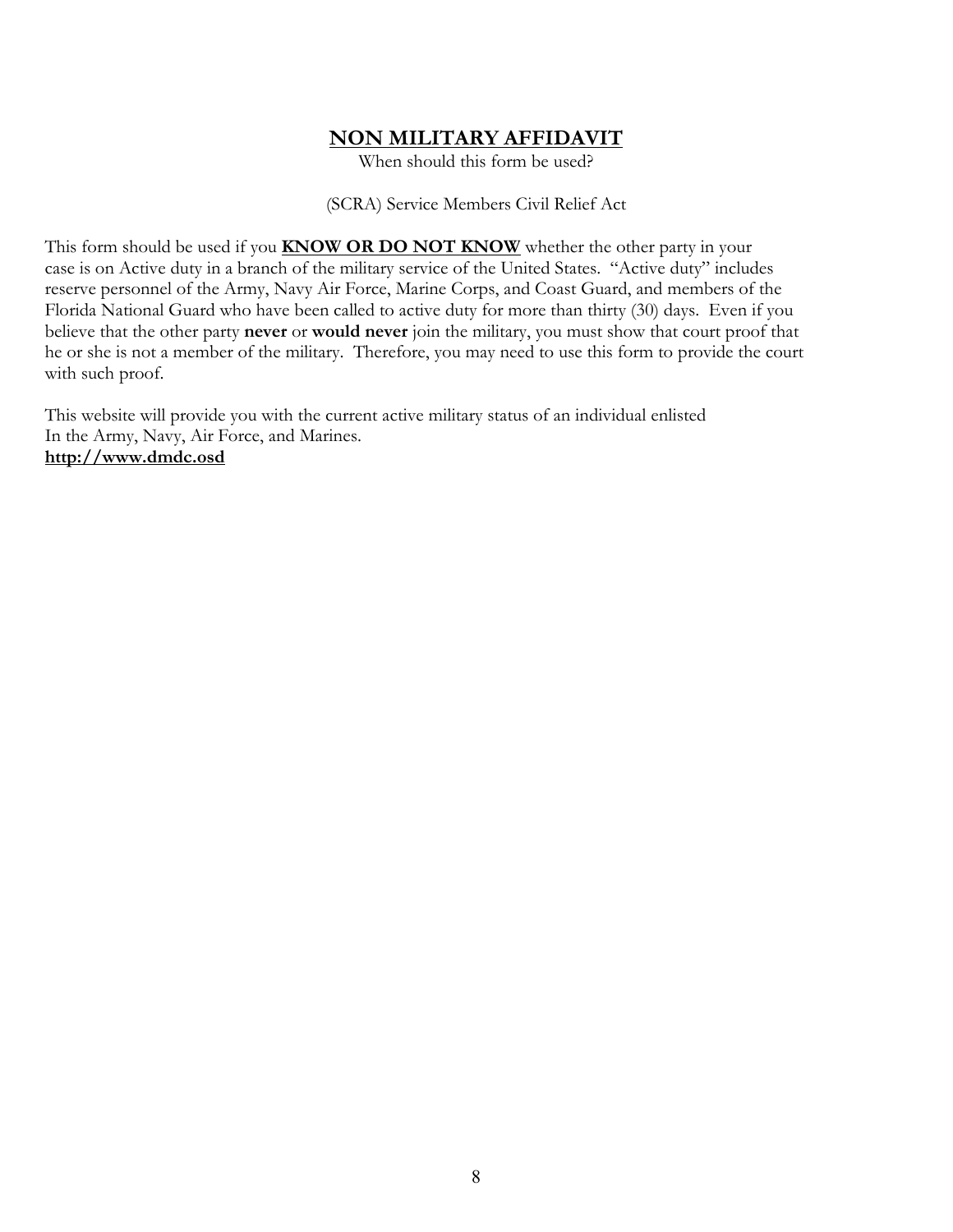## **IN THE COUNTY COURT, SEVENTH JUDICIAL CIRCUIT IN AND FOR PUTNAM COUNTY, FLORIDA**

 $\overline{\phantom{a}}$  , we can assume that the contract of  $\overline{\phantom{a}}$ Plaintiff,

\_\_\_\_\_\_\_\_\_\_\_\_\_\_\_\_\_\_\_\_\_\_\_\_\_\_\_\_\_\_\_\_\_\_\_

\_\_\_\_\_\_\_\_\_\_\_\_\_\_\_\_\_\_\_\_\_\_\_\_\_\_\_\_\_\_\_\_

\_\_\_\_\_\_\_\_\_\_\_\_\_\_\_\_\_\_\_\_\_\_\_\_\_\_\_\_\_\_\_\_\_\_\_/

-vs- CASE NO.:

DIVISION 63

 $\overline{\phantom{a}}$  , where  $\overline{\phantom{a}}$  , where  $\overline{\phantom{a}}$  , where  $\overline{\phantom{a}}$ Defendant,

## **AFFIDAVIT OF MILITARY SERVICE**

I, {full legal name} \_\_\_\_\_\_\_\_\_\_\_\_\_\_\_\_\_\_\_\_\_\_\_\_\_\_\_\_\_\_\_\_\_\_\_\_\_\_\_\_\_\_\_\_\_\_\_\_\_\_\_\_\_, am the Plaintiff in this case. To support my application for a default to comply with the Service members Civil Relief Act (formerly known as Soldiers' and Sailors' Civil Relief Act of 1940), I swear or affirm that the following information is true: [please choose only one]

1. \_\_\_ I know of my own personal knowledge that the Defendant IS on active duty in the military service of the United States.

2. \_\_ I know of my own personal knowledge that Defendant IS NOT now on active duty in the military service of the United States, nor has the Defendant been on active military service of the United States within a period of thirty (30) days immediately before this date. "Active Service" includes reserve members of the Army, Navy, Air Force, Coast Guard, and Marines who have been ordered to report for active duty and members of the Florida National Guard who have been ordered to report to active duty for a period of more than thirty (30) days.

3. \_\_\_ I have contacted the military services of the United States and the U.S. Public Health Service and have obtained certificates showing that the Defendant is not on active duty status. These certificates are attached.

4. \_\_\_ I have attempted to determine the military status of the Defendant, but do not have sufficient information. This is what I have done to determine whether or not Defendant is on active duty in the United States military:

\_\_\_\_\_\_\_\_\_\_\_\_\_\_\_\_\_\_\_\_\_\_\_\_\_\_\_\_\_\_\_\_\_\_\_\_\_\_\_\_\_\_\_\_\_\_\_\_\_\_\_\_\_\_\_\_\_\_\_\_\_\_\_\_\_\_\_\_\_\_\_\_\_\_\_\_\_\_\_\_\_\_ \_\_\_\_\_\_\_\_\_\_\_\_\_\_\_\_\_\_\_\_\_\_\_\_\_\_\_\_\_\_\_\_\_\_\_\_\_\_\_\_\_\_\_\_\_\_\_\_\_\_\_\_\_\_\_\_\_\_\_\_\_\_\_\_\_\_\_\_\_\_\_\_\_\_\_\_\_\_\_\_\_\_ \_\_\_\_\_\_\_\_\_\_\_\_\_\_\_\_\_\_\_\_\_\_\_\_\_\_\_\_\_\_\_\_\_\_\_\_\_\_\_\_\_\_\_\_\_\_\_\_\_\_\_\_\_\_\_\_\_\_\_\_\_\_\_\_\_\_\_\_\_\_\_\_\_\_\_\_\_\_\_\_\_\_

I have no reason to believe that s/he is on active at this time.

I hereby certify that a true and correct copy of the Affidavit of Military Service will be included with the initial serve of process to the above named Defendant(s).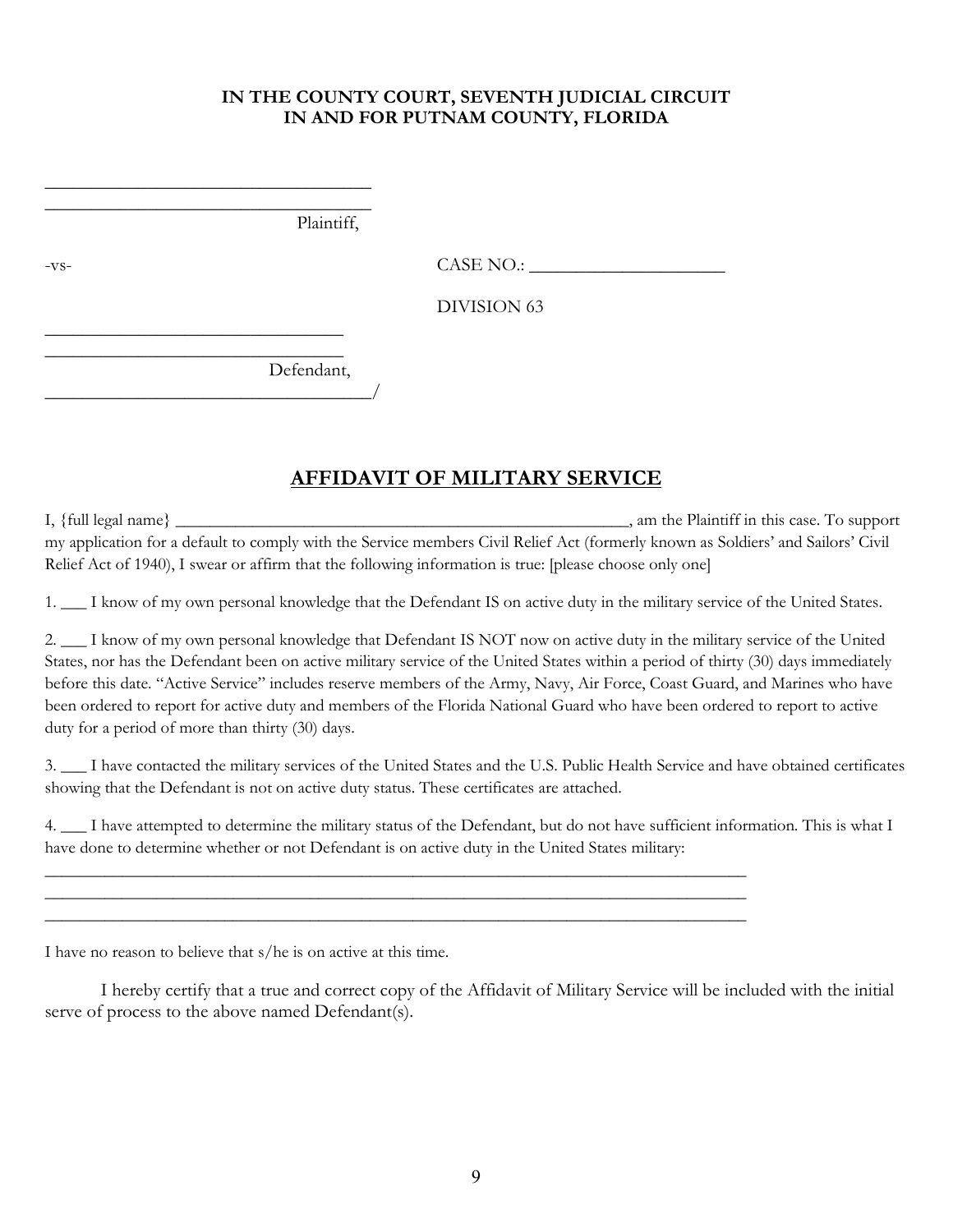**I understand that I am swearing or affirming under oath to the truthfulness of the claims made in this affidavit and that the punishment for knowingly making a false statement includes fines and/or imprisonment.**

|                                   | Signature of Plaintiff                                        |
|-----------------------------------|---------------------------------------------------------------|
|                                   |                                                               |
|                                   |                                                               |
|                                   |                                                               |
|                                   |                                                               |
|                                   |                                                               |
|                                   |                                                               |
| STATE OF FLORIDA COUNTY OF PUTNAM |                                                               |
|                                   |                                                               |
|                                   |                                                               |
|                                   |                                                               |
|                                   | NOTARY PUBLIC or DEPUTY CLERK                                 |
|                                   |                                                               |
|                                   | [Print, type, or stamp commissioned name of notary or clerk.] |
|                                   |                                                               |
| __ Personally known               |                                                               |
| Produced identification           |                                                               |
|                                   |                                                               |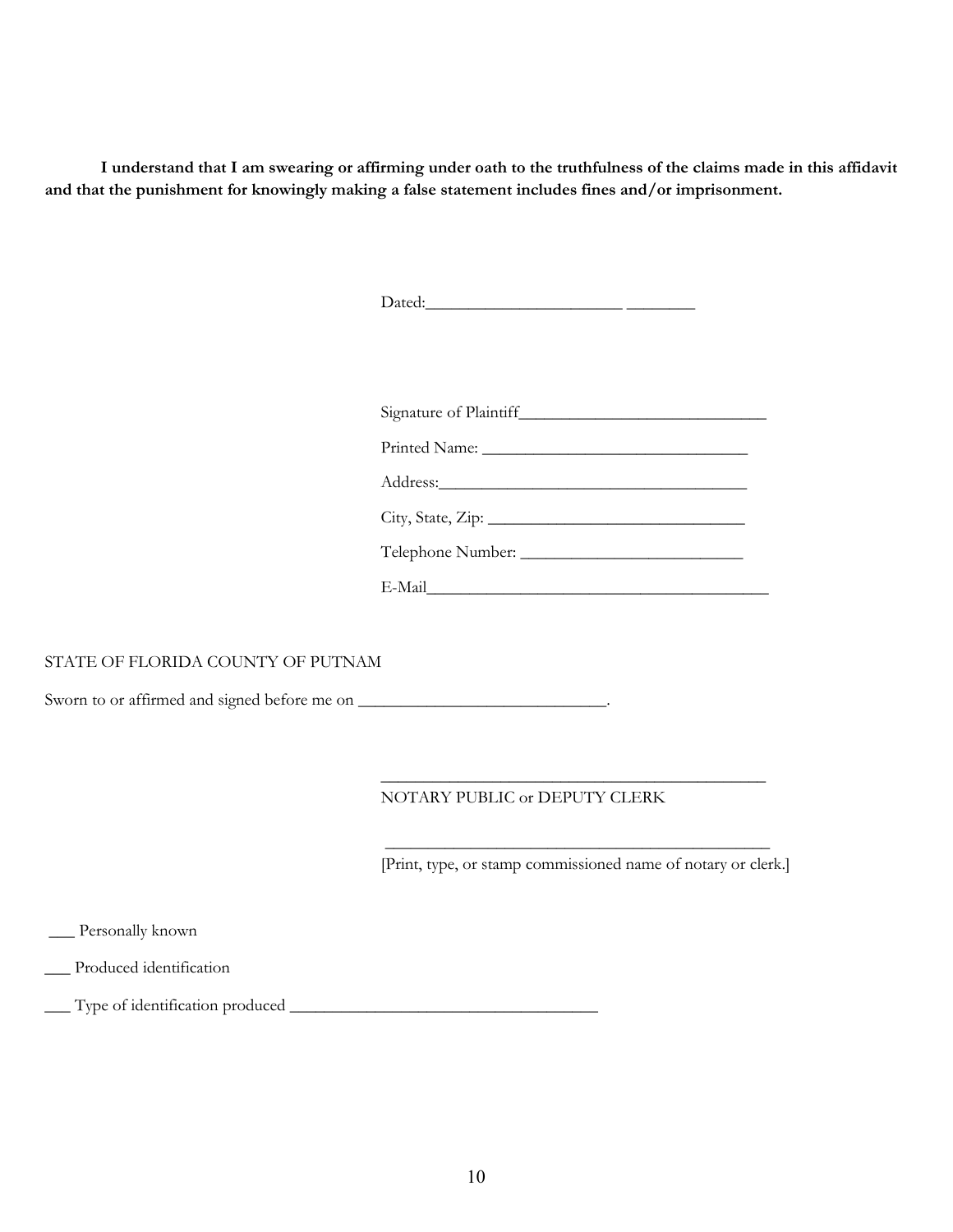## **IN THE COUNTY COURT, SEVENTH JUDICIAL CIRCUIT, IN AND FOR PUTNAM COUNTY, FLORIDA**

\_\_\_\_\_\_\_\_\_\_\_\_\_\_\_\_\_\_\_\_\_\_\_\_\_\_\_\_\_\_\_ CASE NO:. \_\_\_\_\_\_\_\_\_\_\_\_\_\_\_\_\_

 $\overline{\phantom{a}}$  , where  $\overline{\phantom{a}}$  , where  $\overline{\phantom{a}}$  ,  $\overline{\phantom{a}}$  ,  $\overline{\phantom{a}}$  ,  $\overline{\phantom{a}}$  ,  $\overline{\phantom{a}}$  ,  $\overline{\phantom{a}}$  ,  $\overline{\phantom{a}}$  ,  $\overline{\phantom{a}}$  ,  $\overline{\phantom{a}}$  ,  $\overline{\phantom{a}}$  ,  $\overline{\phantom{a}}$  ,  $\overline{\phantom{a}}$  ,  $\overline{\phantom{a}}$  ,

Plaintiff(s) DIVISION: 63

vs..

Defendant(s) \_\_\_\_\_\_\_\_\_\_\_\_\_\_\_\_\_\_\_\_\_\_\_\_\_\_\_\_\_\_\_\_\_/

 $\overline{\phantom{a}}$  , where  $\overline{\phantom{a}}$  , where  $\overline{\phantom{a}}$  ,  $\overline{\phantom{a}}$  ,  $\overline{\phantom{a}}$  ,  $\overline{\phantom{a}}$  ,  $\overline{\phantom{a}}$  ,  $\overline{\phantom{a}}$  ,  $\overline{\phantom{a}}$  ,  $\overline{\phantom{a}}$  ,  $\overline{\phantom{a}}$  ,  $\overline{\phantom{a}}$  ,  $\overline{\phantom{a}}$  ,  $\overline{\phantom{a}}$  ,  $\overline{\phantom{a}}$  ,

## **CONSENT TO CASE CLOSURE AFTER 90 DAYS OF INACTIVITY** Eviction – Possession Only

I, \_\_\_\_\_\_\_\_\_\_\_\_\_\_\_\_\_\_\_\_\_\_\_\_\_\_\_\_\_\_\_\_\_\_ (Plaintiff/Landlord) hereby consent, without further notice to the dismissal and closure of this case file after 90 days of inactivity have elapsed.

I hereby certify that a true and correct copy of the Consent will be included with the initial serve of process to the above named Defendant(s).

DATED this  $\qquad \qquad$  day of  $\qquad \qquad$ , 20

\_\_\_\_\_\_\_\_\_\_\_\_\_\_\_\_\_\_\_\_\_\_\_\_\_\_\_\_\_\_\_\_\_\_\_\_ Plaintiff/Landlord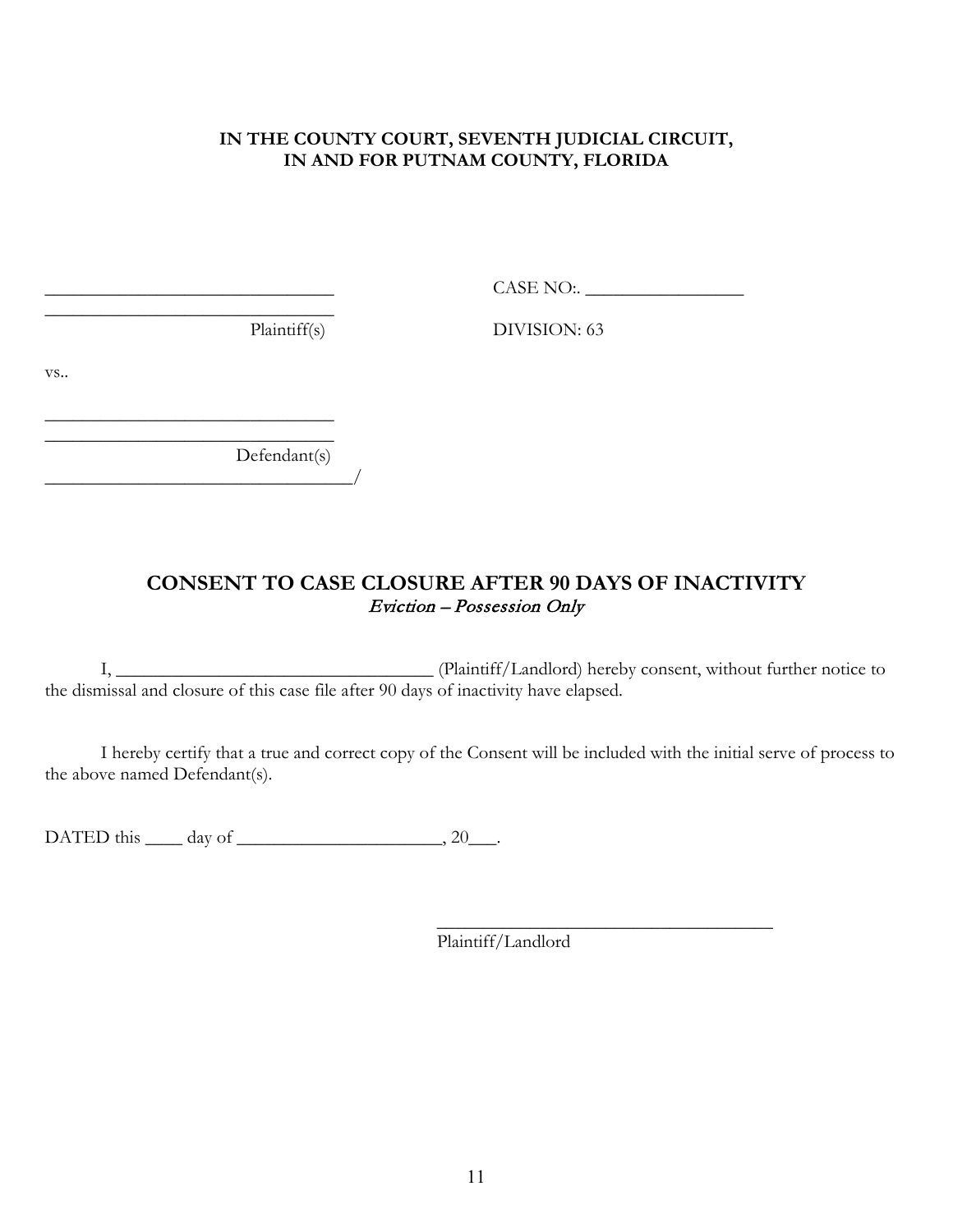#### **POSSESSION**

#### **IF THE DEFENDANT FILES AN ANSWER**

**If the Defendant files an answer to the eviction, the answer will be referred to the Judge for review and may or may not be set for hearing before the County Judge based on any issues within the tenants response.** 

#### **IF NO ANSWER IS FILED AFTER 5 DAYS**

**If the Defendant fails to vacate or file a written answer within the 5 days as required by the summons, the landlord will be entitled to a Default.**

**The landlord should come to the Clerk's office to file a Motion for Default and motion for Final Judgment of Possession.**

**The case file will be taken to the County Judge. If the Judge finds that the landlord has met all the requirements and is entitled to possession of the premises, then he will enter an order for the Clerk to issue a Writ of Possession.**

#### **SHERIFF TO SERVE WRIT OF POSSESSION**

**The sheriff will serve the Writ of Possession on the Tenant. The writ gives the defendant 24 hours to vacate. The service fee for the Writ of Possession is \$90.00.**

**If the defendant fails to move within 24 hours, the sheriff can physically remove the tenant from the property.**

**Exception: the tenant has 24 hours to remove his mobile home from the landlord's property or 10 days of it is located in a mobile home park.**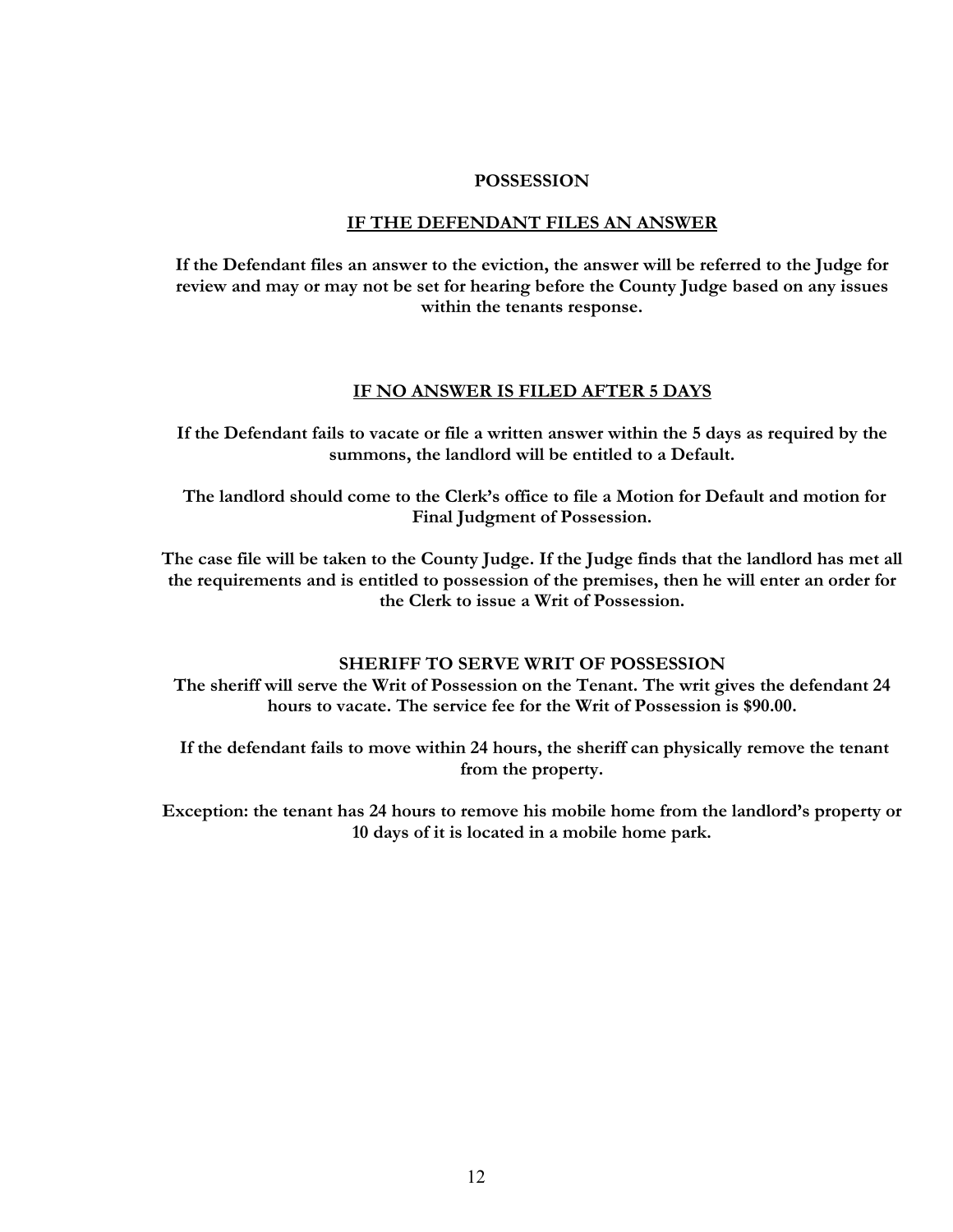### **IN THE COUNTY COURT, SEVENTH JUDICIAL CIRCUIT, IN AND FOR PUTNAM COUNTY, FLORIDA**

CASE NO. \_\_\_\_\_\_\_\_\_\_\_\_\_\_\_\_\_ DIVISION: 63

Plaintiff,

vs.

Defendant,

### **MOTION FOR CLERK'S DEFAULT & MOTION FOR ORDER OF WRIT OF POSSESSION**

Plaintiff(s) move for default against the defendant(s) \_\_\_\_\_\_\_\_\_\_\_\_\_\_\_\_\_\_\_\_\_\_\_\_\_\_

For failure to

 $\Box$  serve any papers on the undersigned or file any papers as required by law.

 $\mathcal{L}_\text{max}$  and  $\mathcal{L}_\text{max}$  and  $\mathcal{L}_\text{max}$  and  $\mathcal{L}_\text{max}$  and  $\mathcal{L}_\text{max}$  and  $\mathcal{L}_\text{max}$ 

 $\Box$  deposit rent in the court registry as required by law.

And Motion For Order of Writ of Possession

Plaintiff(s)

 $\overline{\phantom{a}}$  , where  $\overline{\phantom{a}}$  , where  $\overline{\phantom{a}}$  , where  $\overline{\phantom{a}}$ 

### **CLERK'S DEFAULT**

A default is hereby entered in this action against the Defendant named in the foregoing motion for failure to:

serve or file any papers as required by law.

deposit rent in the court registry as required by law.

Dated this  $\_\_\_$  day of  $\_\_\_\_\_\_\_\_\$ 

 MATT REYNOLDS CLERK OF CIRCUIT COURT

 $\mathrm{By:}$   $\_\_$ 

Deputy Clerk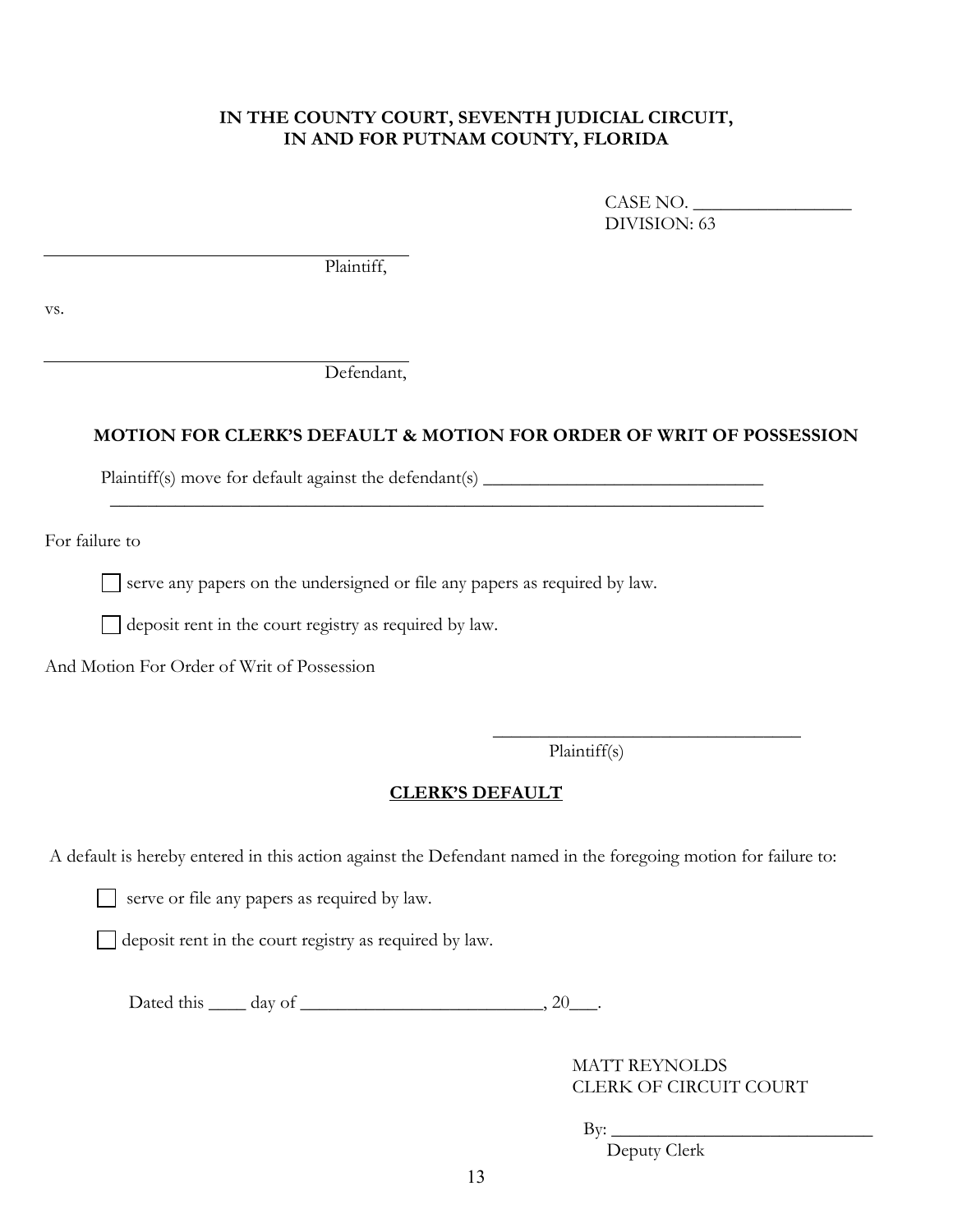#### **DAMAGES (AFTER THE TENANT HAS MOVED)**

**The landlord should come to the Clerk's office to file an Affidavit as to Damages & Request for Hearing with supporting documents.**

**The landlord must supply the Clerk's office with a current address before the Final Hearing can be set.**

**The affidavit will be forwarded to the Judge's office for a Notice of Hearing to be prepared.**

**This Notice of Hearing must be personally served on the Defendant, therefore a \$40.00 service is required.** 

**If the Landlord establishes his claim at the Final Hearing a judgment will be entered.**

### **THE EFFECT OF A MONEY JUDGMENT**

**The landlord should know that getting a money judgment against the tenant does not mean he will get the money. The Judge cannot order anyone to pay a judgment. The purpose of the court is to apply the law to the facts presented and determine who is legally indebted to whom and how much money is owed. Entry of a judgment allows the party winning the suit to legally proceed to collect the judgment.**